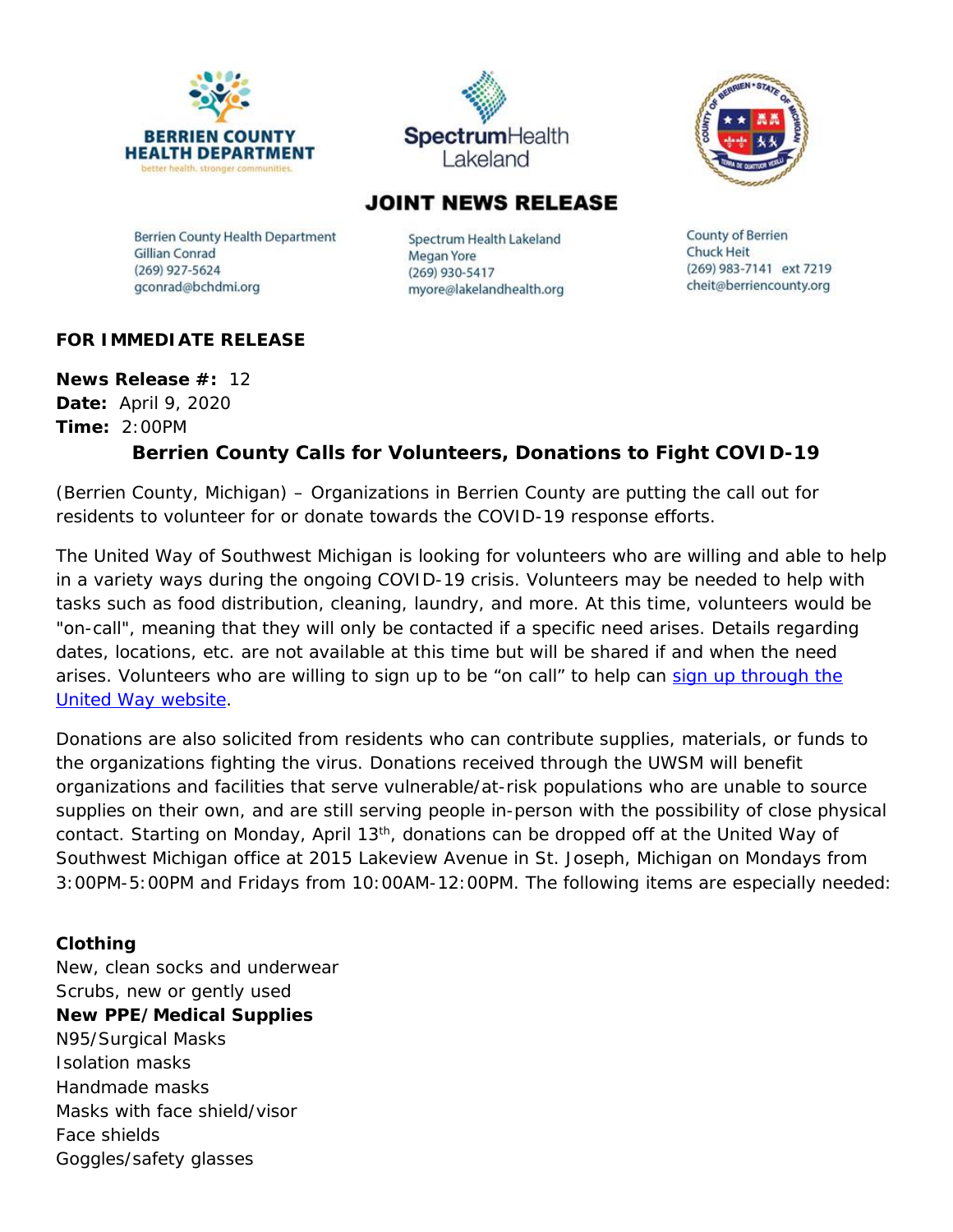Gloves Thermometers Disposable medical gowns Ponchos **New Cleaning Supplies** Bleach wipes Hand Sanitizer **Food Items** Shelf stable snacks Shelf stable microwaveable meals **New Hygiene Items (Travel Size/Disposable)** Soap Shampoo Toothbrushes Toothpaste Deodorant Feminine care products Shaving cream Razors